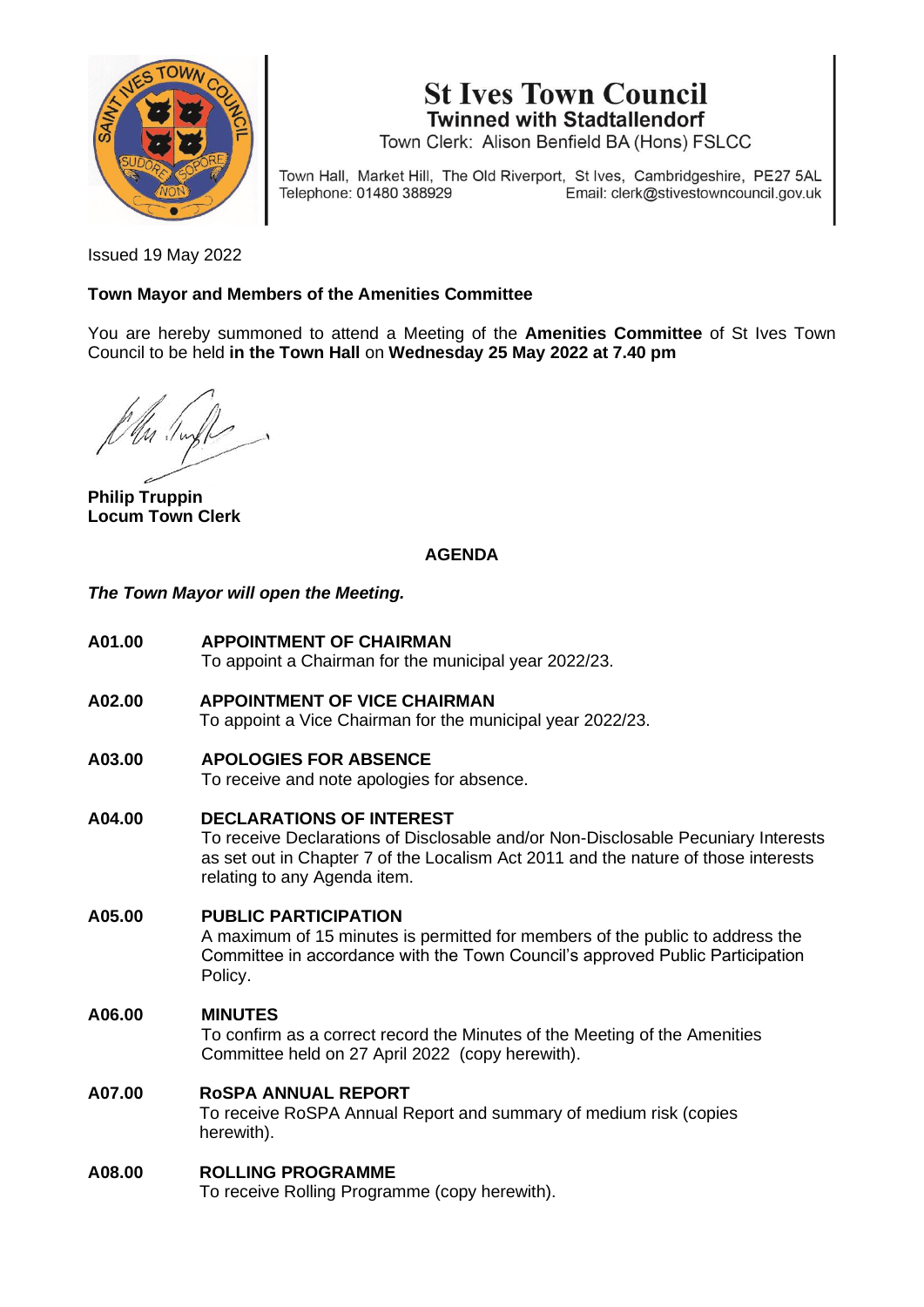#### **A09.00 BUDGET**

To receive budget for the Committee (copy herewith).

#### **A10.00 AMENITIES STRATEGIC PLAN**

To receive Strategic Action Plan (copy herewith).

#### **A11.00 PUBLIC BODIES (ADMISSION TO MEETINGS) ACT 1960 EXCLUSION OF THE PRESS AND THE PUBLIC**

To resolve that in accordance with Section 1(2) of the Public Bodies (Admission to Meetings) Act 1960 and by reason of the confidential nature of the remainder of the business, the Press and the Public be excluded from the Meeting.

# **A12.00 PURCHASE OF GENERATOR REPLACEMENT BATTERIES**

To consider report from Amenities Manager (copy herewith).

#### **A13.00 PUBLIC BODIES (ADMISSION TO MEETINGS) ACT 1960 RE-ADMITTANCE OF THE PRESS AND THE PUBLIC**

To resolve that the confidential business having been concluded, the Press and Public be re-admitted to the meeting.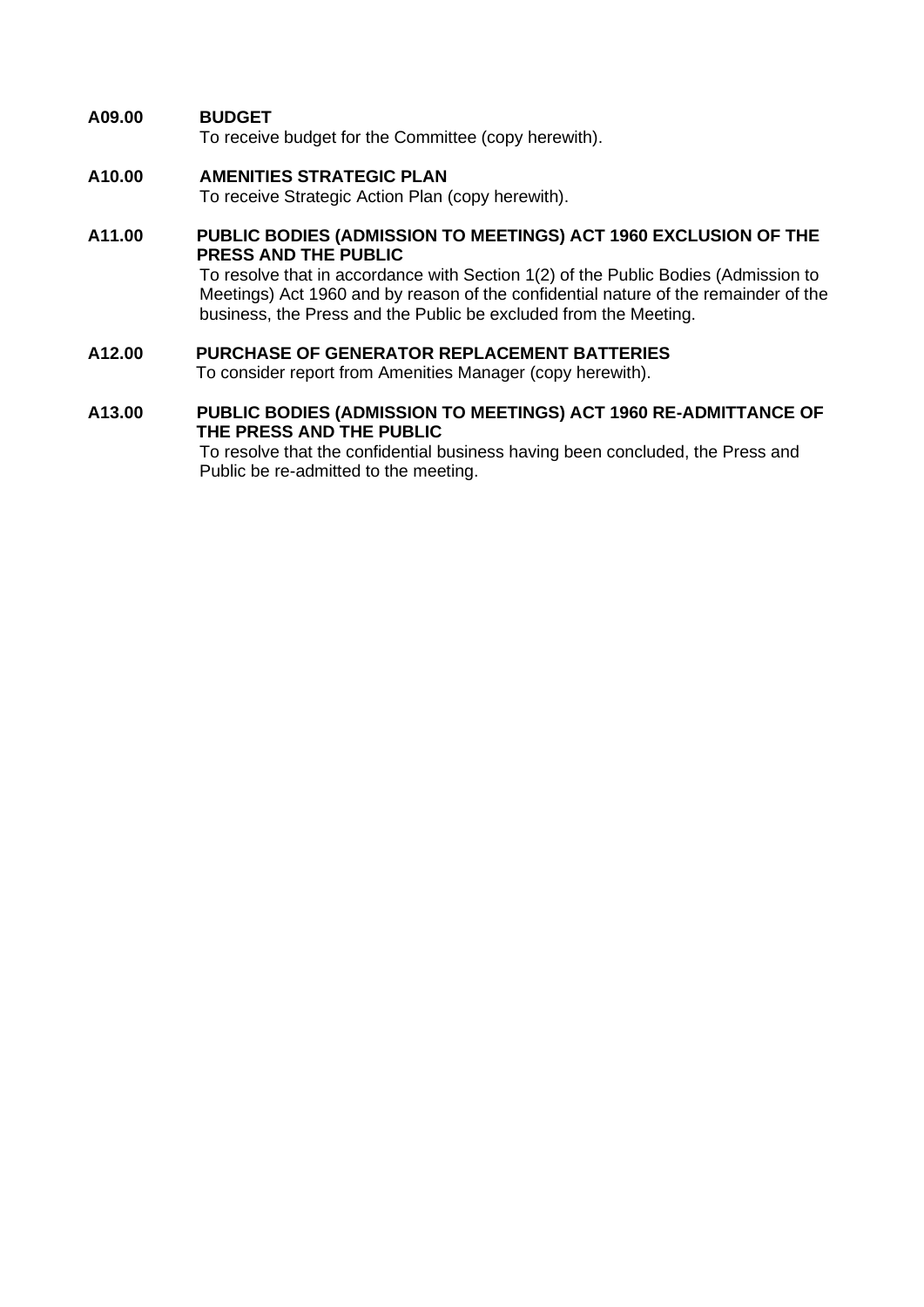## **Minutes of the Meeting of the Amenities Committee of St Ives Town Council held in the Town Hall on 27 April 2022**

| <b>Present:</b>            |                                                                                                                                                                                         |                                                                                                                                                                      |  |  |  |  |  |  |  |  |
|----------------------------|-----------------------------------------------------------------------------------------------------------------------------------------------------------------------------------------|----------------------------------------------------------------------------------------------------------------------------------------------------------------------|--|--|--|--|--|--|--|--|
| Chairman:                  |                                                                                                                                                                                         | <b>Councillor P Pope</b>                                                                                                                                             |  |  |  |  |  |  |  |  |
| Councillors:               |                                                                                                                                                                                         | N Wells, Dr C Pegoraro, R D'Souza, R Fuller, J Tiddy, S Mokbul, P Hussain (ex<br>officio)                                                                            |  |  |  |  |  |  |  |  |
| In attendance:             |                                                                                                                                                                                         |                                                                                                                                                                      |  |  |  |  |  |  |  |  |
| Locum Clerk:               |                                                                                                                                                                                         | P Truppin                                                                                                                                                            |  |  |  |  |  |  |  |  |
| Deputy Clerk:              |                                                                                                                                                                                         | C Allison                                                                                                                                                            |  |  |  |  |  |  |  |  |
| <b>Amenities Manager:</b>  |                                                                                                                                                                                         | M Price                                                                                                                                                              |  |  |  |  |  |  |  |  |
| Councillors:               |                                                                                                                                                                                         | N Dibben, J Kerr                                                                                                                                                     |  |  |  |  |  |  |  |  |
| <b>Democratic Officer:</b> |                                                                                                                                                                                         | S Rawlinson                                                                                                                                                          |  |  |  |  |  |  |  |  |
| A94.00                     |                                                                                                                                                                                         | <b>APOLOGIES FOR ABSENCE</b><br>No apologies were received.                                                                                                          |  |  |  |  |  |  |  |  |
| A95.00                     | <b>DECLARATIONS OF INTEREST</b><br>Agenda Item A102.00 - Councillor N Wells - non pecuniary other interest as he has a family<br>memorial bench in the nature area of Westfield School. |                                                                                                                                                                      |  |  |  |  |  |  |  |  |
| A96.00                     | <b>PUBLIC PARTICIPATION</b>                                                                                                                                                             | A resident involved with the siting of defibrillators informed Members that good progress was<br>being made with the project.                                        |  |  |  |  |  |  |  |  |
| A97.00                     | <b>MINUTES</b>                                                                                                                                                                          |                                                                                                                                                                      |  |  |  |  |  |  |  |  |
|                            | <b>RESOLVED:</b>                                                                                                                                                                        | that the Minutes of the Meeting held on 23 March 2022 be agreed as a<br>correct record and signed by the Chairman.                                                   |  |  |  |  |  |  |  |  |
| A98.00                     | <b>WILDLIFE PONDS</b>                                                                                                                                                                   |                                                                                                                                                                      |  |  |  |  |  |  |  |  |
|                            |                                                                                                                                                                                         | Council had referred correspondence to the Committee notifying of grant funding available for<br>the creation of new wildlife ponds or improvement of existing ones. |  |  |  |  |  |  |  |  |
|                            |                                                                                                                                                                                         | The information had been published in the last edition of The Bridge.                                                                                                |  |  |  |  |  |  |  |  |
|                            | A98.01                                                                                                                                                                                  | that the information is received and noted.                                                                                                                          |  |  |  |  |  |  |  |  |
|                            | A98.02                                                                                                                                                                                  | that Members give consideration to possible sites within the Council's<br>landholdings and pass any suggestions on to the Locum Clerk.                               |  |  |  |  |  |  |  |  |
|                            | A98.03                                                                                                                                                                                  | that any feedback received from The Bridge article be conveyed to Members.                                                                                           |  |  |  |  |  |  |  |  |
|                            |                                                                                                                                                                                         | [Councillor S Mokbul joined the Meeting]                                                                                                                             |  |  |  |  |  |  |  |  |
| A99.00                     |                                                                                                                                                                                         | <b>PIGEONS AT THE ALLOTMENTS</b>                                                                                                                                     |  |  |  |  |  |  |  |  |
|                            |                                                                                                                                                                                         | Councillors Hussain and Mokbul reported that the pigeons which had been the subject of a                                                                             |  |  |  |  |  |  |  |  |
|                            |                                                                                                                                                                                         | complaint had now been removed from the allotment.                                                                                                                   |  |  |  |  |  |  |  |  |
|                            |                                                                                                                                                                                         |                                                                                                                                                                      |  |  |  |  |  |  |  |  |

Chairman's Initials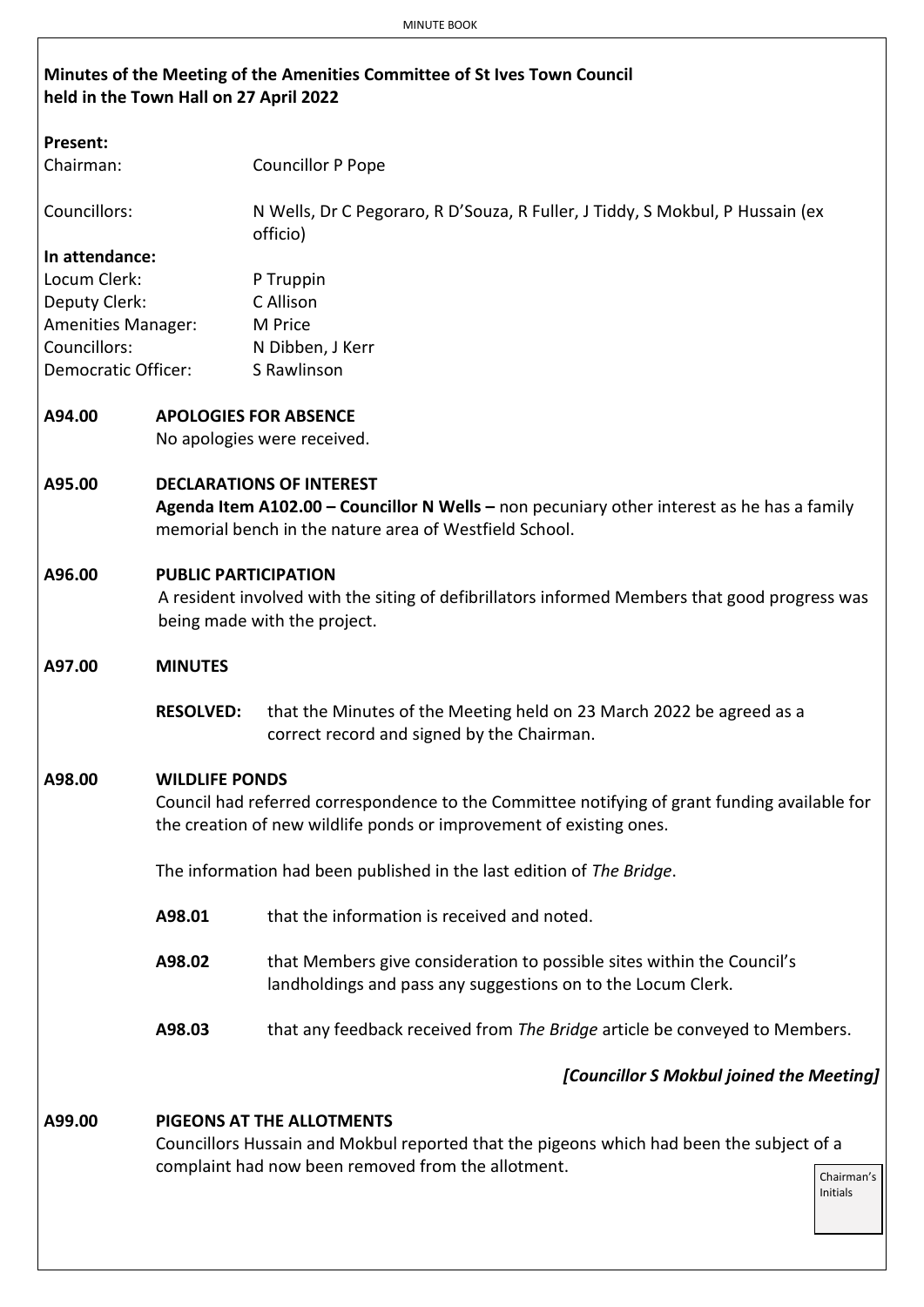|         | <b>RESOLVED:</b>        | A99.01<br>A99.02                                                       |            |        | that the information is received and noted.<br>that some research into other authorities allotment policies be<br>undertaken to determine if a policy on keeping pigeons might<br>need to be added to the Council's policy. |  |  |  |  |  |
|---------|-------------------------|------------------------------------------------------------------------|------------|--------|-----------------------------------------------------------------------------------------------------------------------------------------------------------------------------------------------------------------------------|--|--|--|--|--|
|         |                         | A99.03                                                                 | site.      |        | that allotment holders and members of the Allotment Association<br>be consulted on their views about the keeping of pigeons at the                                                                                          |  |  |  |  |  |
| A100.00 |                         | <b>PURCHASE OF NEW MOWER</b>                                           |            |        | Members gave consideration to the purchase of a new mower.                                                                                                                                                                  |  |  |  |  |  |
|         | <b>RESOLVED:</b>        | A100.01                                                                |            |        | that the report is received and noted.                                                                                                                                                                                      |  |  |  |  |  |
|         |                         | A100.02                                                                |            | price. | that a Ransomes Highway 3 mower be purchased at a cost<br>of £28,800 with the existing mower being traded in at an<br>estimated cost of £1500 - £1800 to reduce the purchase                                                |  |  |  |  |  |
| A101.00 | <b>CEMETERY MATTERS</b> |                                                                        |            |        |                                                                                                                                                                                                                             |  |  |  |  |  |
|         | A101.01                 | <b>Memorial base dimensions</b><br>set a maximum size for base stones. |            |        | Members were in receipt of report proposing amendment to the regulations to                                                                                                                                                 |  |  |  |  |  |
|         |                         | <b>RESOLVED:</b>                                                       | A101.01    |        | that the report is received and noted                                                                                                                                                                                       |  |  |  |  |  |
|         |                         |                                                                        | A101.02    |        | that a maximum base stone width of 2'6" be set.                                                                                                                                                                             |  |  |  |  |  |
|         | A101.02                 | Plot availability and pre-purchase<br>should be set.                   |            |        | Consideration was given to a report seeking the views of members on use of<br>redundant burial ground and whether a maximum number of plot pre-purchases                                                                    |  |  |  |  |  |
|         |                         | <b>RESOLVED:</b>                                                       | A101.02.01 |        | that the report is received and noted.                                                                                                                                                                                      |  |  |  |  |  |
|         |                         |                                                                        | A101.02.01 |        | that a drainage assessment be undertaken to<br>determine whether the redundant ground is<br>suitable for use.                                                                                                               |  |  |  |  |  |
|         |                         |                                                                        | A101.02.03 |        | that possible sites for a future cemetery be looked<br>into.                                                                                                                                                                |  |  |  |  |  |
|         |                         |                                                                        | A101.02.04 |        | that no limit be placed on the number of plots it is<br>possible to pre-purchase.                                                                                                                                           |  |  |  |  |  |

#### **A102.00 NATURE RECOVERY**

Members were in receipt of a proposal from the St Ives Eco Group seeking to make the town more wildlife friendly.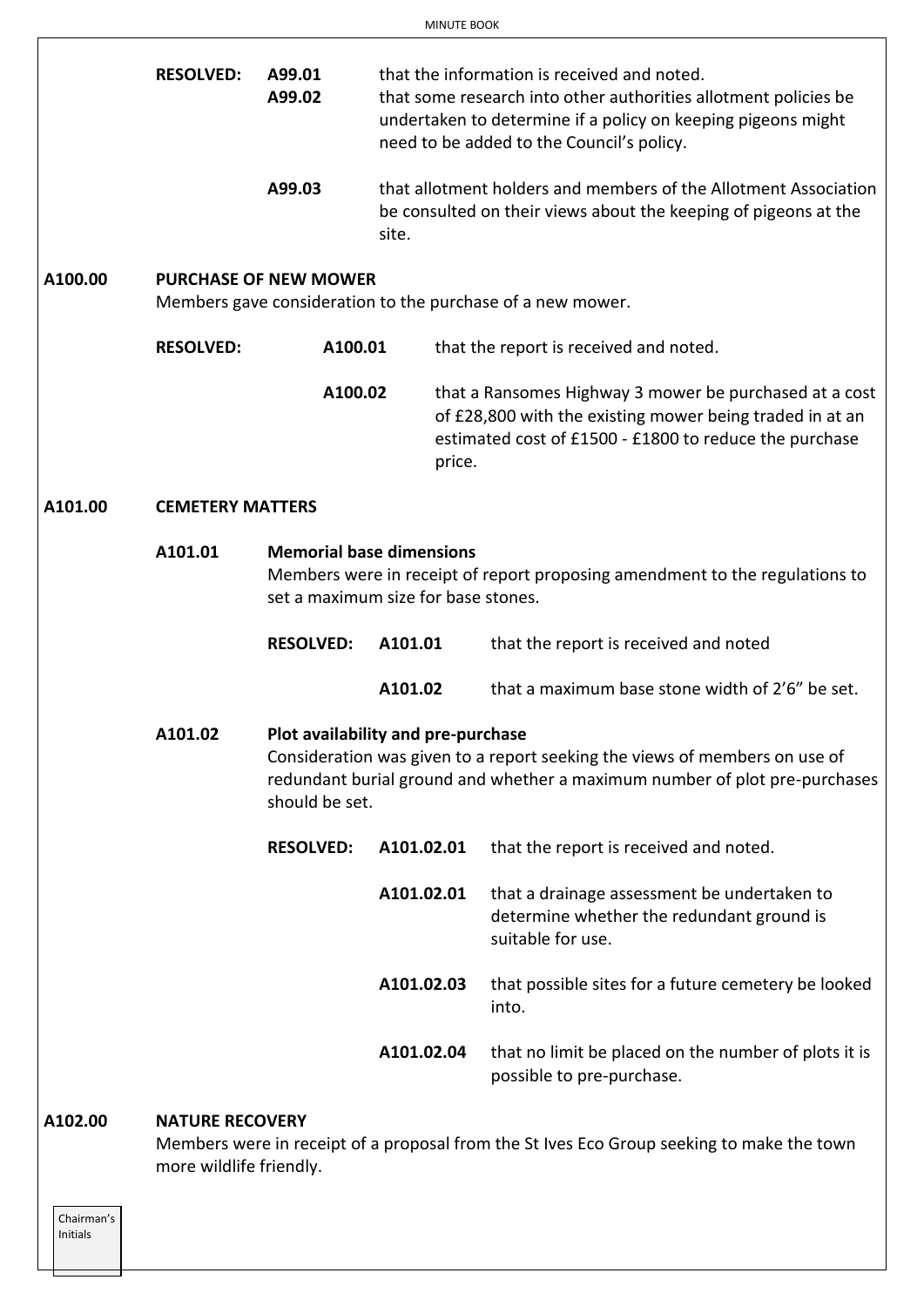Members were uncertain what manner of assistance the Group was seeking from the Council and whether funding would be sought for their proposed project.

**RESOLVED:** that Councillor Wells, who would be attending their AGM on 12 May, seek further clarification on the group's intentions and report back to Members following that meeting.

#### **A103.00 ROLLING PROGRAMME**

The Deputy Clerk informed Members that the poem written for the late Councillor John Davies would shortly be framed and placed in the Chamber. A further suggestion had been that a plaque be placed behind the chair which Councillor Davies always used in the Chamber.

**RESOLVED:** that the Rolling Programme be received.

**A104.00 BUDGET**

**RESOLVED:** that the budget report be received and noted.

#### **A105.00 AMENITIES STRATEGIC PLAN**

**RESOLVED:** that the Strategic Plan be received and noted.

Chairman: Dated: 25 May 2022

Chairman's Initials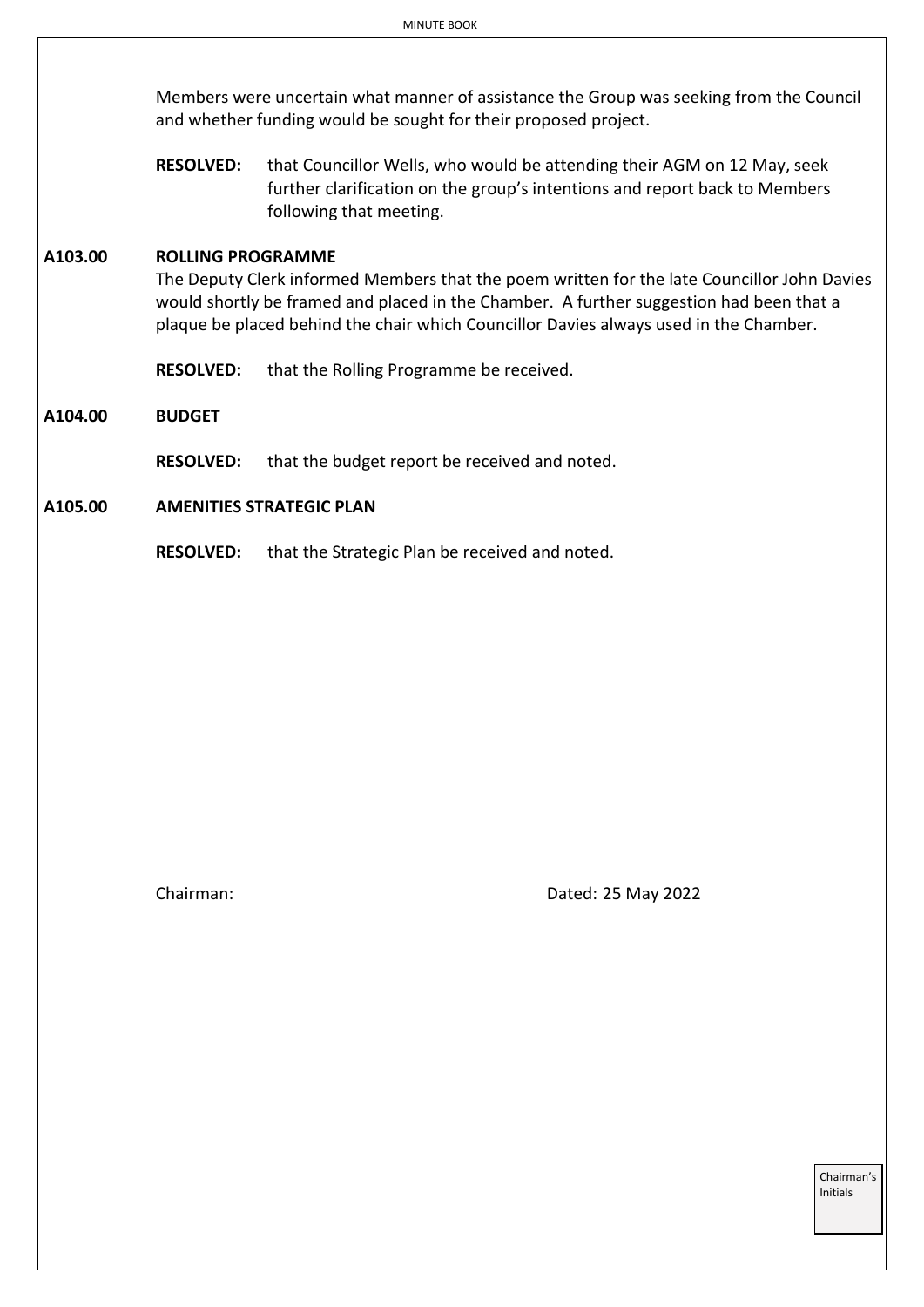## **AMENITIES COMMITTEE**

## **DATE: 25 May 2022**

## **SUBJECT: RoSPA Play Area Annual Report**

#### **1 Introduction and Purpose of Report**

- 1.1 The Town Council carries out twice weekly in-house inspections of the 10 play areas for which it has responsibility. In addition, an annual safety inspection is undertaken by the Royal Society for the Prevention of Accidents (RoSPA). The RoSPA inspection for 2022 took place on 6April 2022.
- 1.2 The purpose of this report is to present to Members details of the results of the RoSPA inspections and to advise those areas where it has been considered that maintenance work is required.

#### **2 Recommendations**

2.1 The report is received and content noted.

# **3 Background**<br>**3.1 The reports p**

- The reports produced by RoSPA are comprehensive, providing information on the fencing, gates, general surface, signage, litter bins, seating, any planting and all equipment. The report allocates a risk level and risk score, together with a description of any standards required and/or remedial tasks needed.
- 3.2 Risks are categorised according to the likelihood of harm taking place and the severity of an injury that may be sustained. Scores 1-7 are considered low risk. Scores 8-14 are medium risk, where some control measures may be identified to reduce the risk to low, tolerable levels. Scores above 15 are considered high risk with urgent action being necessary. No items were identified as being of high risk in the 2022 reports.
- 3.3 The majority of medium risk items are already being addressed by the Grounds Maintenance Team, taking advantage of schools and pre-schools which are in term time before the May half term break when parks will become busy again.
- 3.4 A summary is attached as an Appendix.

#### **4 Proposal**

4.1 It is proposed that the Ground Maintenance team continue to monitor all low and medium risks during their twice weekly inspections, replacing and/ or repairing items as necessary within budgets and time available.

#### **5 Financial Implications**

5.1 None - All parts and renewables will be from the 2022/23 Playground budget

#### **6. Policy Implications**

6.1 None.

#### **7. Health and Safety Implications**

- 7.1 If the Town Council does not act upon the information within the reports it could be held liable should injury occur as a result of negligence.
- **8.0 Reporting Officer** Matthew Price, Amenities Manager.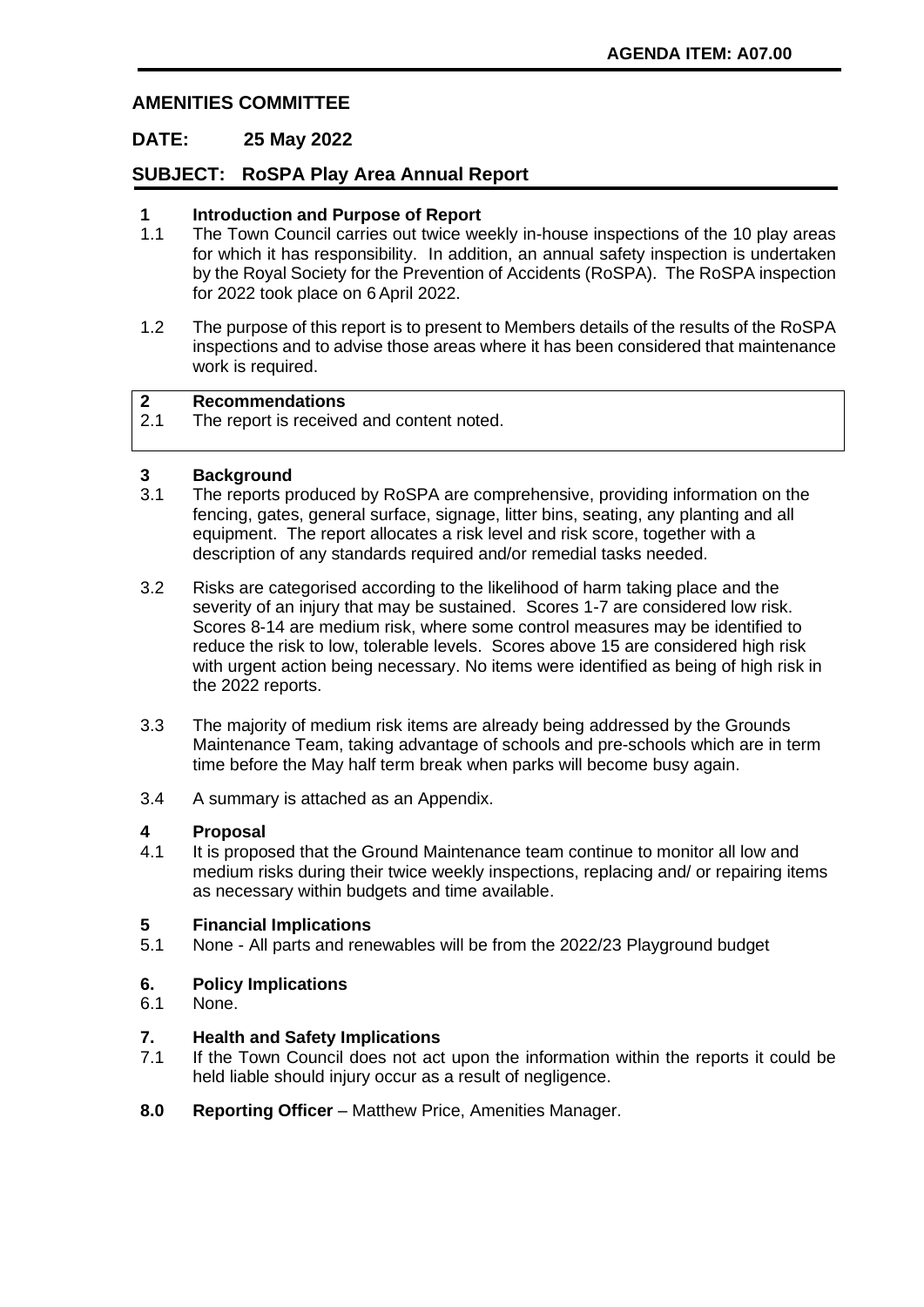| <b>Site Name</b>         | <b>Asset Name</b>         | Description                           | <b>Tasks</b>                                                                  | Job                                                 | <b>Risk</b> | <b>Risk Level</b> |
|--------------------------|---------------------------|---------------------------------------|-------------------------------------------------------------------------------|-----------------------------------------------------|-------------|-------------------|
|                          |                           |                                       |                                                                               |                                                     | Score       |                   |
| <b>Beech Drive</b>       | Gates                     | Encroaching vegetation or trees.      | Remove., Read the notes                                                       | Consider cutting back the vegetation away from      | 8           | <b>Medium</b>     |
|                          |                           |                                       |                                                                               | the gate next to the horse rocker                   |             |                   |
| <b>Beech Drive</b>       | General                   | Trip points on the surface.           | Make level.                                                                   | Trip point at entrance.                             | 9           | <b>Medium</b>     |
| <b>Beech Drive</b>       | General                   | There is decay to timber components   | Replace decayed components where possible                                     | Timber edging decayed, missing in places and        | 8           | <b>Medium</b>     |
|                          |                           |                                       |                                                                               | surface lifting in edges                            |             |                   |
| <b>Beech Drive</b>       | Junior Swing 2 Seat       | Swing D-shackles are worn.            | Replace                                                                       | Replace                                             | 9           | <b>Medium</b>     |
| <b>Burleigh Hill</b>     | Carousel - Rotator - Pole | Bolt(s) Loose                         | Tighten                                                                       | Post bolts loose and missing - Secure.              | 8           | <b>Medium</b>     |
| Knights Way - Trim Trail | <b>Tree Swing</b>         | Dangerous, should be removed/replaced | <b>Remove immediatley</b>                                                     | Tree swing / trapeze should be removed from site    | 8           | <b>Medium</b>     |
| Slepe Hall               | Gates                     | Entrapment on side of gate            | Adjust gate / posts / fit new rubber buffer to                                | Adjust gate / posts / fit new rubber buffer to      |             |                   |
|                          |                           |                                       | ensure a 12mm gap                                                             | ensure a 12mm gap                                   | 8           | <b>Medium</b>     |
| Slepe Hall               | Multiplay junior          | Welds have cracked                    | Repair                                                                        | Slide runout very sharp due to broken welds         | 12          | <b>Medium</b>     |
| Slepe Hall               | Swing nest                | Chain alteration                      | See Job                                                                       | Alter one secondary chain as this is very long,     |             |                   |
|                          |                           |                                       |                                                                               | creating an entrapment.                             | 8           | <b>Medium</b>     |
| Thorndown                | Multiplay - Toddler       | Fixtures loose or missing             | Tighten/replace                                                               | Hand holds loose - Tighten (see report for location | 8           | <b>Medium</b>     |
| Thorndown                | Multiplay - Toddler       | <b>Bolt is missing</b>                | Replace                                                                       | Roof bolt missing                                   | 8           | <b>Medium</b>     |
| Thorndown                | Multiplay - junior        | Rubber cover missing from rope pole   | Replace                                                                       | Replace                                             | 9           | <b>Medium</b>     |
| Thorndown                | Multiplay - junior        | The supports are loose in the ground  | Re set                                                                        | Net ground fitting loose in the ground - Re set     | 8           | <b>Medium</b>     |
| Thorndown                | <b>Balance trail</b>      | <b>Bolt is missing</b>                | Replace                                                                       | Stepping pod and pirouette bolts missing and        |             |                   |
|                          |                           |                                       |                                                                               | loose - Replace and tighten.                        | 9           | <b>Medium</b>     |
| Thorndown                | Swing - Mixed             | <b>Bolts missing</b>                  | Replace missing bolts                                                         | Pod seat bolts missing x2                           | 10          | <b>Medium</b>     |
| Thorndown                | Carousel - Bowl           | Fixtures loose or missing             | Tighten                                                                       | Bowl fittings loose to the post                     | 10          | <b>Medium</b>     |
| <b>Warners Park</b>      | Swing basket              | There is wear in the bushes           | Remove shackle bolt and check bush and shackle Replace shackle housing bushes |                                                     |             |                   |
|                          |                           |                                       | pin wear,                                                                     |                                                     | 10          | <b>Medium</b>     |
| Wheatfields              | Gates                     | Surface is uneven                     | Make good                                                                     | Level off entrance                                  | 8           | <b>Medium</b>     |
| Wheatfields              | Dog waste bin             | Take bin away                         | Remove                                                                        | Remove Dog waste bin                                | 8           | <b>Medium</b>     |
| Wheatfields              | Galaxy Skyline            | <b>Bolts loose</b>                    | Tighten                                                                       | Bar side clamp loose to frame (see report for       |             |                   |
|                          |                           |                                       |                                                                               | location 1                                          | 8           | <b>Medium</b>     |
| Wheatfields              | Multiplay - Toddler       | Item is damaged                       | Repair                                                                        | Slide chute has been damaged - Repair small hole.   | 9           | <b>Medium</b>     |
| Wheatfields              | Swing - Basket - Pod      | The supports are loose in the ground  | Re-set                                                                        | One swing guard is loose in the ground - Reset.     | 8           | <b>Medium</b>     |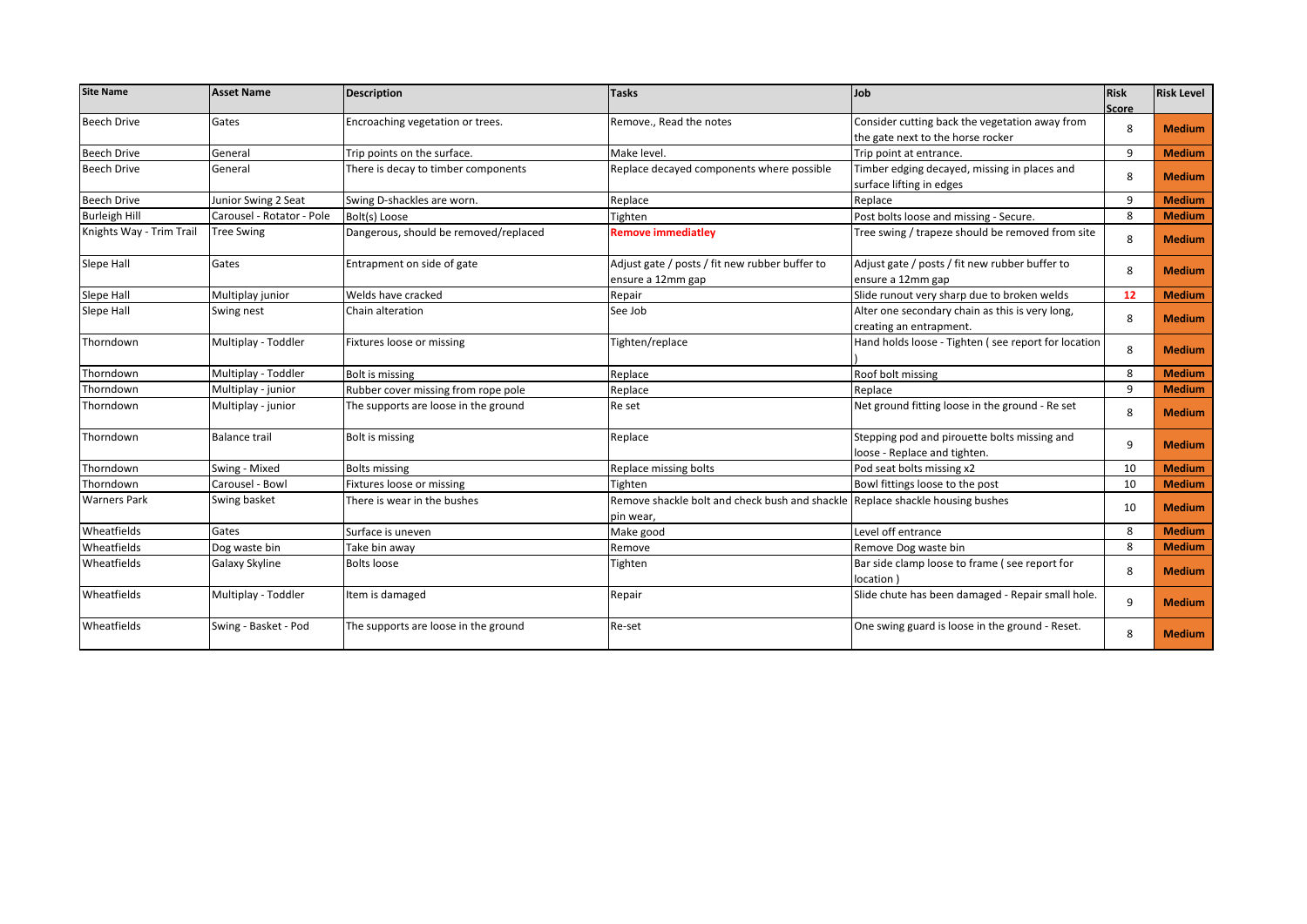### Amenities Rolling Programme - as at 06.5.22 Agenda item A08.00

| Index  | Date       | Agenda title                                                     | Agenda                                     | Resolved                                                                                                                                                                                | State       | Narrative                                                                                                                                                                                                                                                                                                                                                                                                                                                                                                                                                                                                 |
|--------|------------|------------------------------------------------------------------|--------------------------------------------|-----------------------------------------------------------------------------------------------------------------------------------------------------------------------------------------|-------------|-----------------------------------------------------------------------------------------------------------------------------------------------------------------------------------------------------------------------------------------------------------------------------------------------------------------------------------------------------------------------------------------------------------------------------------------------------------------------------------------------------------------------------------------------------------------------------------------------------------|
| A32.00 | 25/11/2020 | ECO-AUDIT<br><b>CARBON</b><br><b>REDUCTION</b><br><b>MEASURE</b> | Conversion of 40<br>street lights to LED   | That £2845 be vired<br>from the Farmers<br>Market expenditure<br>budget to street lighting<br>maintenance to achieve<br>an annual carbon saving<br>of 0.5 tonnes                        | In progress | 27/11/20 Approved. K&M lighting to be<br>approached to undertake the works.<br>26/1/21 K&M reminded works still outstanding.<br>16/2 K&M advised problems with supply.<br>16/3 Replacement in process. All but 2<br>completed at the Waits. Replacing lights on the<br>Bridge in two's. Requires fittings being taken<br>back to the workshop to be adapted.<br>12/4 approximately half have been completed.<br>07/21 further update requested<br>11/08 5 lights outstanding with accessibility<br>problems. Revisiting periodically. Rest<br>completed.<br>24/11 2022/3 budget consideration to be given |
| A62.00 | 24/02/21   | <b>OUTDOOR GYM</b><br><b>EQUIPMENT</b>                           | Feasibility Study to be<br>undertaken      | To be brought back to a<br>later Amenities meeting.<br>Any funding to be<br>agreed by full council.                                                                                     | In progress | 19/4 Feasibility study for a facility in Warners<br>Park in progress<br>July - mentioned in the Bridge, responses<br>received<br>28/7 report to go to Amenities in September to<br>recommend that budget provision be made for<br>2022/3. Further discussion on location to be had.                                                                                                                                                                                                                                                                                                                       |
| A24.00 | 22/09/21   |                                                                  | Results of feasibility<br>study and siting | That HDC be contacted<br>regarding use of land in<br>possible identified areas.<br>That a recommendation<br>for £17k to be made for<br>inclusion in the<br>Amenities 2022/23<br>budget. |             | 22/9 Consideration given to alternatives to<br>Warners Park. i.e. North of Town, green area<br>between Wheatfields Play area and Burleigh Hil<br>Park, Hill Rise Park, or Chestnut Road.<br>23/9 HDC contacted.<br>10/11 HDC response - happy to discuss. Agree<br>preferred option between Wheatfields &<br>Burleigh Park. HDC would need to grant a lease<br>or licence. SITC to be responsible for<br>consultation with the community, maintenance<br>and inspection.                                                                                                                                  |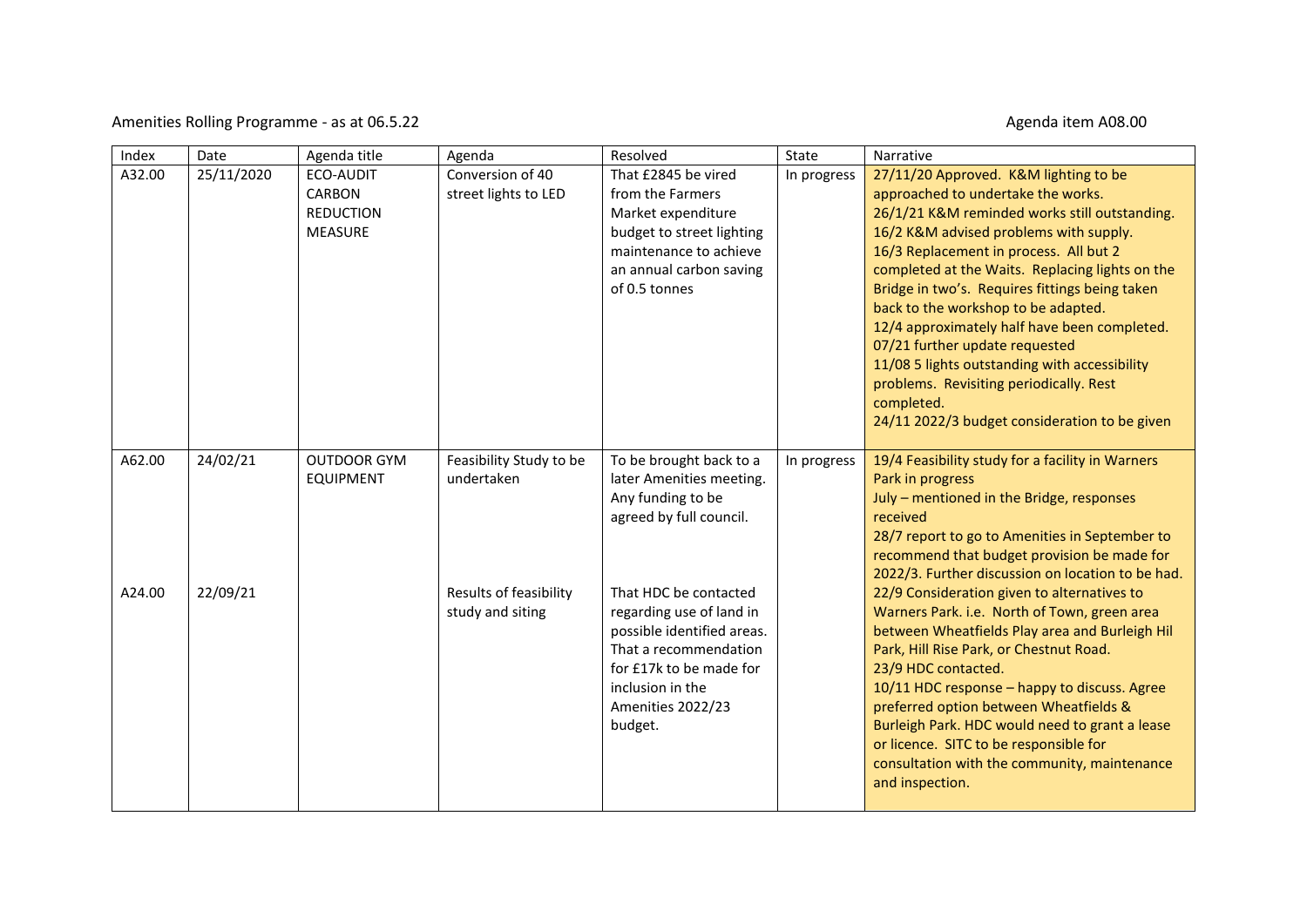| A91.00 | 13/04/22 |                                                                   | Award of tender                                        | That Fresh Air Fitness be<br>awarded the contract<br>and for discussions to<br>take place re siting and<br>licence |             | 15/11 Further response from HDC. Would it be<br>possible to work the TC to make this a project<br>that has a Biodiversity Net Gain for the area -<br>keen to landscape/design in a more natural<br>scheme that residents can be proud of. Question<br>for Members: Is the funding linked only to an<br>outdoor gym or are you open to ideas?<br>1/22 Request for tenders in process. Quotes<br>received. Report to go to Amenities23/3/22<br>23/3 Fresh Air fitness appointed. To proceed to<br>discussions re siting and licence for use of land<br>05/5 Fresh Air Fitness contacted to arrange a site<br>visit for potential sites with HDC Planning<br>31/5 Site visit arranged with HDC, FAF to gain<br>acceptance of site and proceed |
|--------|----------|-------------------------------------------------------------------|--------------------------------------------------------|--------------------------------------------------------------------------------------------------------------------|-------------|--------------------------------------------------------------------------------------------------------------------------------------------------------------------------------------------------------------------------------------------------------------------------------------------------------------------------------------------------------------------------------------------------------------------------------------------------------------------------------------------------------------------------------------------------------------------------------------------------------------------------------------------------------------------------------------------------------------------------------------------|
| A08.02 | 28/04/21 | <b>FREE CHURCH</b><br><b>CLOCK</b>                                | Clean required. Cost<br>£1235.                         | That works take place in<br>the 2022/3 financial year<br>to allow for a budget<br>provision to be made.            | In progress | 28/7 Recommend budget provision be made.<br>Budget provision made. To be undertaken from<br>May 2022.                                                                                                                                                                                                                                                                                                                                                                                                                                                                                                                                                                                                                                      |
| A10.00 | 28/04/21 | MARKET SQUARE.<br>Town hall and<br>other town areas/<br>memorials | Looking scruffy.<br>Memorials need<br>specialist clean | Working party formed of<br>Cllrs Tiddy, King, Pope.<br>Cllr Fuller to liaise HDC                                   | In progress | 28/7 Noted Jubilee year next year. Working<br>party set up. Regular maintenance checks on<br>condition to take place quarterly. Quotes for<br>cleaning monuments to be considered for budget<br>allocation for 2022/3.<br>24/11 agreed should be given budget<br>consideration for 2022/3<br>17/1/22 Civic Officer obtaining quotes for notice<br>boards etc.<br>23/2 Quotes being obtained for Cromwell and<br><b>Memorial statues</b>                                                                                                                                                                                                                                                                                                    |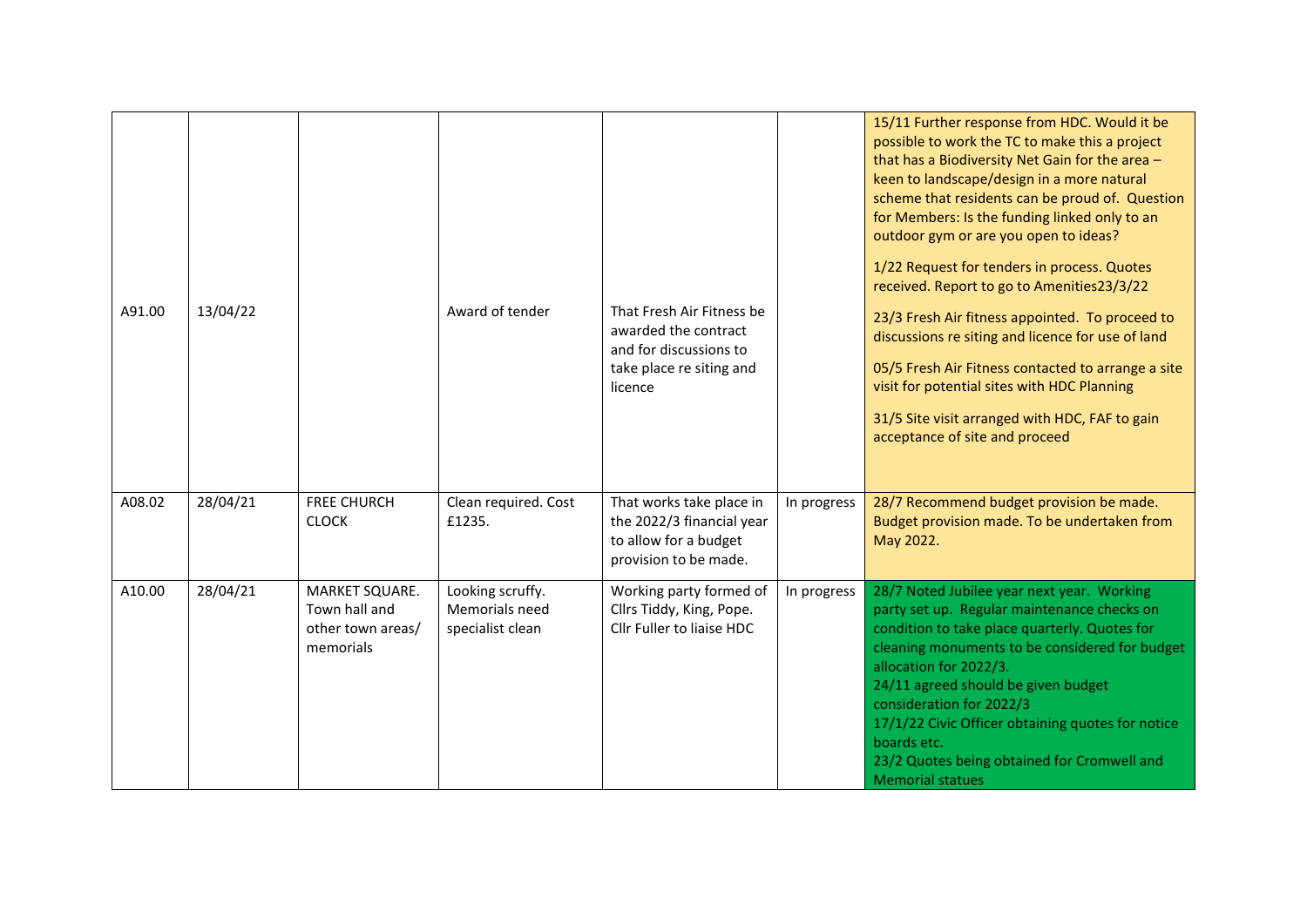|  |  |  | $16/3$ – Meeting held between HDC and SITC         |
|--|--|--|----------------------------------------------------|
|  |  |  | officers. HDC is assisting regarding refurbishment |
|  |  |  | of benches, notice boards and cleaning of the      |
|  |  |  | Cromwell statue and the Jubilee Fountain.          |

| A11.00 | 28/04/21 | <b>LATE CLLR DAVIES</b>                                                                                            | Display of poem by Cllr<br>Pope                                                            | Suitable ways of<br>commemorating Cllr<br>Davies were discussed                                                 | In progress | 28/7 Poem to be nicely framed. Other<br>suggestions included, Article in the Bridge asking<br>for photos and memories of JD to share. What<br>would be a fitting tribute? Freedom of the Town<br>cannot be granted posthumously<br>23/3/22 Poem to be framed and hung in Council<br>Chamber<br>27/4 The Deputy Clerk Informed Mem-<br>bers that the poem written for the late<br>Councilor John Davies would shortly be<br>framed and placed in the Chamber |
|--------|----------|--------------------------------------------------------------------------------------------------------------------|--------------------------------------------------------------------------------------------|-----------------------------------------------------------------------------------------------------------------|-------------|-------------------------------------------------------------------------------------------------------------------------------------------------------------------------------------------------------------------------------------------------------------------------------------------------------------------------------------------------------------------------------------------------------------------------------------------------------------|
| A36.02 | 27/10/21 | <b>REQUEST FROM</b><br>SIIB TO<br><b>UNDERTAKE</b><br><b>ADDITONAL</b><br><b>WATERING OF 13</b><br><b>PLANTERS</b> | Request by SIIB for the<br>GM staff to undertake<br>additional watering of<br>13 planters. | Agreed. Review of<br>schedule of GM works to<br>be undertaken                                                   | In progress | 27/10 SIIB advised of agreement in principle<br>24/11 to be included in staffing budget for<br>2022/3.<br>GM Schedule of works undertaken - watering to<br>be included for 2022/23.                                                                                                                                                                                                                                                                         |
| A45.00 | 25/11/21 | <b>TURNING SIGN</b><br><b>FOR THE WAITS</b>                                                                        | Request for a turning<br>sign at the Waits at an<br>approximate cost of<br>£575            | Agreed. An allocation of<br>£750 for signage to be<br>made in the 2022/3<br>budget. 3 quotes to be<br>obtained. | In progress | 23/2 Quotes to Amenities Committee<br>24/2 supplier appointed. Sign to be made for<br>mid/end March<br>18/4 Delivery of sign awaited<br>5/5 update from create signs, to be installed<br>Week comm 16/5<br>12/05 - Works completed and signs erected to a<br>very high standard                                                                                                                                                                             |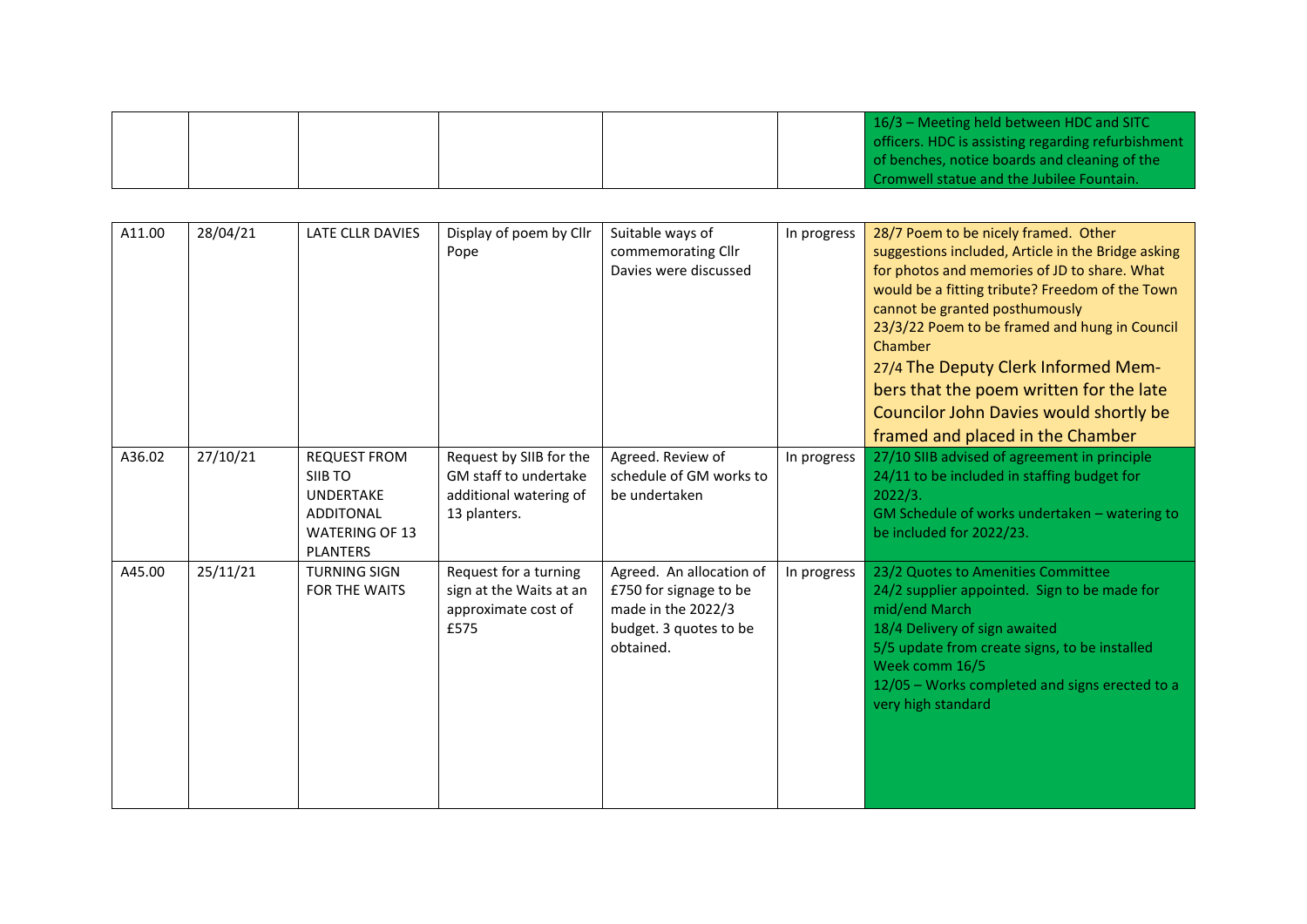|  | 27/04/22 | Pidgeon's in<br>Allotments | Consultation of<br>Allotment Holders | Agreed: Consult Allot-<br>ment Holders on their<br>views of Pidgeon's to be<br>kept | In Progress | 27/5 - Meeting to be held with Association and<br>Members to discuss and report findings                                           |
|--|----------|----------------------------|--------------------------------------|-------------------------------------------------------------------------------------|-------------|------------------------------------------------------------------------------------------------------------------------------------|
|  | 27/4/22  | Purchase of Mower          | Ransoms 3                            | Agreed: Purchase of new<br>mower                                                    | In Progress | 17/5 - Amenities Manager is still sourcing<br>Mower, however supply chain issues from<br>Europe are causing delays in procurement. |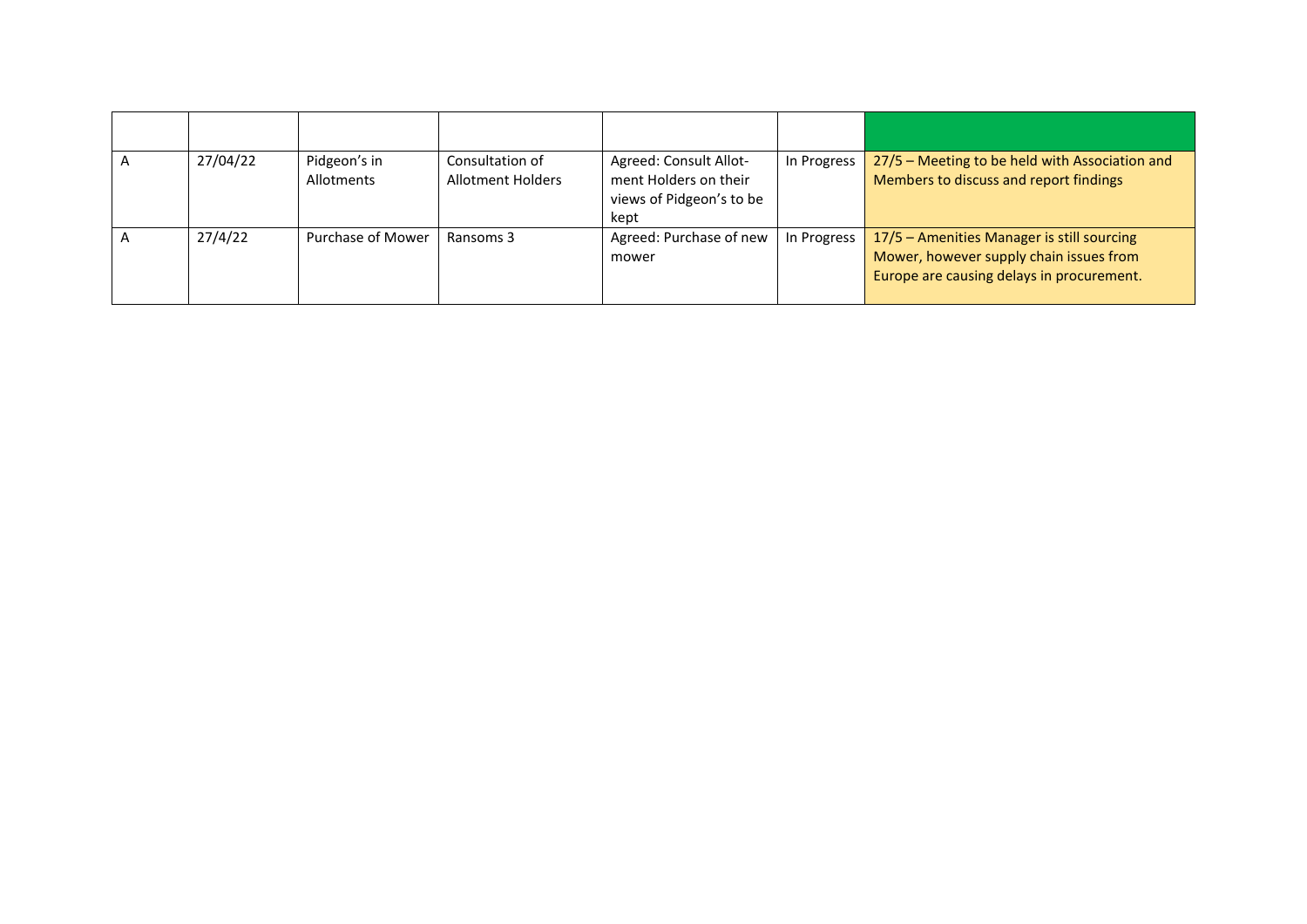$10:18$ 

# St Ives Town Council Current Year Annual Budget - By Committee (Actual YTD Month 1)

Page 6

|           |                                | Last Year     |          | <b>Current Year</b> |                 |             |            |          |                   | Next Year |             |                    |
|-----------|--------------------------------|---------------|----------|---------------------|-----------------|-------------|------------|----------|-------------------|-----------|-------------|--------------------|
|           |                                | <b>Budget</b> | Actual   | Brought<br>Forward  | Net<br>Virement | Agreed      | <b>EMR</b> | Total    | <b>Actual YTD</b> | Agreed    | <b>EMR</b>  | Carried<br>Forward |
| Amenities |                                |               |          |                     |                 |             |            |          |                   |           |             |                    |
| 300       | <b>Amenities General</b>       |               |          |                     |                 |             |            |          |                   |           |             |                    |
| 4100      | <b>Farmers' Markets</b>        | 12,540        | 18,833   | 0                   | 0               | 14,500      | 0          | 14,500   | 4,379             | 0         | $\mathbf 0$ | 0                  |
|           | <b>Total Income</b>            | 12,540        | 18,833   | 0                   | 0               | 14,500      | 0          | 14,500   | 4,379             | 0         | 0           | $\Omega$           |
| 5019      | Repairs & Renewals             | 3,000         | 3,162    | 0                   | 0               | 3,000       | 0          | 3,000    | 72                | 0         | 0           | n                  |
| 5021      | Health & Safety                | 500           | 550      | 0                   | 0               | 500         | 0          | 500      | 38                | 0         | 0           |                    |
| 6136      | Eco Action                     | 10,000        | 5,750    | 4,250               | 0               | 0           | 0          | 4,250    | 0                 | 0         | 0           |                    |
| 6184      | Town Signs/Noticeboards/Maint. | 0             | 0        | 0                   | 0               | 2,000       | 0          | 2,000    | 0                 | 0         | 0           |                    |
| 6300      | Playground - Open Spaces & Cem | 0             | 509      | 0                   | 0               | $\Omega$    | 0          | 0        | 0                 | 0         | 0           |                    |
| 6456      | <b>Toilet Provision</b>        | 35,000        | 27,480   | $\Omega$            | 0               | 35,000      | 0          | 35,000   | 4,678             | 0         | 0           |                    |
| 6927      | <b>Street Cleaning</b>         | 0             | 0        | 0                   | 0               | 2,000       | 0          | 2,000    | 0                 | 0         | 0           |                    |
| 6932      | Electricity                    | 600           | 317      | 0                   | 0               | 600         | 0          | 600      | 72                | 0         | 0           |                    |
| 6934      | <b>Water Rates</b>             | 1,000         | 1,006    | 0                   | 0               | 1,000       | 0          | 1,000    | 0                 | 0         | 0           |                    |
| 6937      | <b>Fire Extinguishers</b>      | 250           | $\Omega$ | 0                   | 0               | 250         | 0          | 250      | 0                 | 0         | 0           |                    |
| 6945      | <b>Clock Maintenance</b>       | 8,220         | 10,133   | 0                   | 0               | 1,655       | 0          | 1,655    | $\Omega$          | 0         | $\Omega$    |                    |
| 6983      | <b>Farmer's Markets</b>        | 13,000        | 14,236   | 0                   | 0               | 13,000      | 0          | 13,000   | 1,541             | 0         | 0           |                    |
| 9080      | CIL Expenditure (EMR)          | 0             | 270      | 0                   | 0               | 0           | 0          | $\Omega$ | 0                 | 0         | 0           |                    |
| 9136      | Jointly Funded Imp Scheme(EMR) | 5,000         | 0        | 0                   | 0               | 0           | 0          | $\Omega$ | 0                 | 0         | 0           |                    |
| 9157      | New Vehicle (EMR)              | 1,000         | $\Omega$ | $\mathbf{0}$        | 0               | 1,000       | 0          | 1,000    | 0                 | 0         | 0           |                    |
| 9187      | Parish Church Wall (EMR)       | 5,000         | 0        | 0                   | 0               | $\mathbf 0$ | 0          | $\Omega$ | 0                 | 0         | $\Omega$    |                    |
| 9195      | Play Equipment (EMR)           | 5,000         | 2,350    | 0                   | 0               | 20,000      | 0          | 20,000   | 0                 | 0         | 0           |                    |
| 9286      | Equip & Tools-Amenities (EMR)  | 5,000         | 2,577    | 0                   | 0               | 25,000      | 0          | 25,000   | $\Omega$          | 0         | $\Omega$    |                    |
| 9496      | Westwood Road Memorial (EMR)   | 1,000         | 0        | 0                   | 0               | 0           | 0          | 0        | 0                 | 0         | 0           |                    |

Continued on next page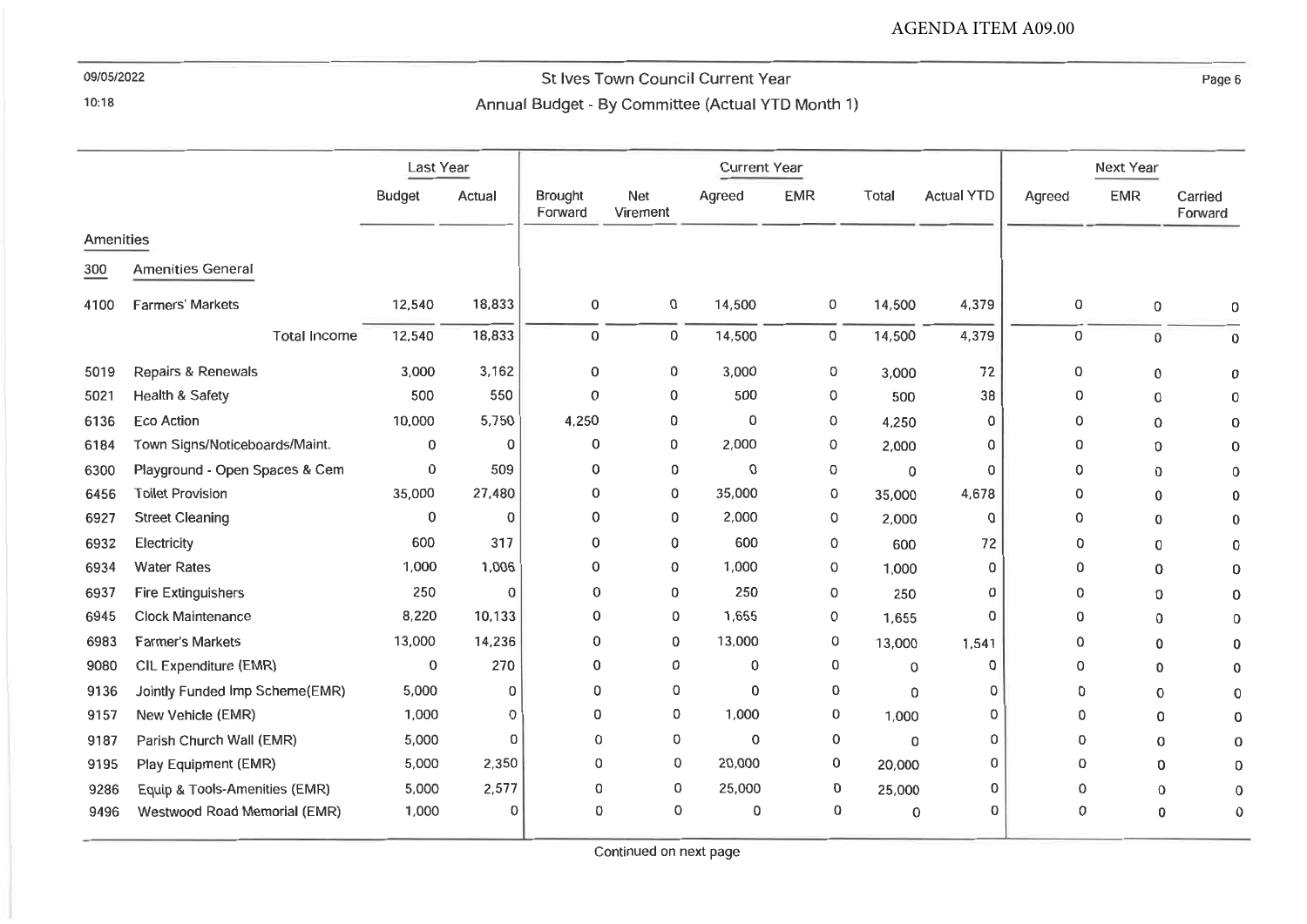## St Ives Town Council Current Year Annual Budget - By Committee (Actual YTD Month 1)

 $10:18$ 

|      |                                 | Last Year     |           |                    | <b>Current Year</b> |           |             |             |                   |             | Next Year           |                    |
|------|---------------------------------|---------------|-----------|--------------------|---------------------|-----------|-------------|-------------|-------------------|-------------|---------------------|--------------------|
|      |                                 | <b>Budget</b> | Actual    | Brought<br>Forward | Net<br>Virement     | Agreed    | <b>EMR</b>  | Total       | <b>Actual YTD</b> | Agreed      | <b>EMR</b>          | Carried<br>Forward |
|      | Overhead Expenditure            | 93,570        | 68,340    | 4,250              | 0                   | 105,005   | 0           | 109,255     | 6,401             | $\mathbf 0$ | $\Omega$            | $\mathbf 0$        |
|      | 300 Net Income over Expenditure | $-81,030$     | $-49,506$ | $-4,250$           | 0                   | $-90,505$ | $\mathbf 0$ | $-94,755$   | $-2,022$          | 0           | 0                   | 0                  |
| 6000 | plus Transfer from EMR          | $\mathbf 0$   | 270       | 0                  | 0                   | $\circ$   | 0           | $\mathbf 0$ | 0                 | 0           | 0                   | 0                  |
|      | Movement to/(from) Gen Reserve  | (81,030)      | (49, 236) |                    |                     | (90, 505) |             | (94, 755)   | (2,022)           | 0           |                     |                    |
| 310  | <b>Street Lighting</b>          |               |           |                    |                     |           |             |             |                   |             |                     |                    |
| 5019 | Repairs & Renewals              | 2,000         | 1,049     | 0                  | $\mathbf 0$         | 2,000     | 0           | 2,000       | 0                 | 0           | 0                   | 0                  |
| 6032 | <b>CCC Electric Energy</b>      | 1,400         | 2,381     | 0                  | 0                   | 3,500     | 0           | 3,500       | 0                 | 0           | 0                   | 0                  |
|      | Overhead Expenditure            | 3,400         | 3,430     | 0                  | 0                   | 5,500     | 0           | 5,500       | 0                 | 0           | 0                   | 0                  |
|      | Movement to/(from) Gen Reserve  | (3,400)       | (3, 430)  |                    |                     | (5,500)   |             | (5,500)     | $\Omega$          | 0           |                     |                    |
| 330  | Machinery                       |               |           |                    |                     |           |             |             |                   |             |                     |                    |
| 6255 | Road Fund Licence               | 450           | 415       | 0                  | 0                   | 450       | 0           | 450         | 275               | 0           | 0                   | $\Omega$           |
| 6256 | Fuel                            | 4,500         | 5,424     | 0                  | 0                   | 4,900     | 0           | 4,900       | 116               | 0           | 0                   | $\Omega$           |
| 6257 | Maintenance & MOT               | 4,000         | 2,840     | 0                  | 0                   | 4,000     | 0           | 4,000       | 150               | 0           | $\mathbf 0$         | 0                  |
|      | Overhead Expenditure            | 8,950         | 8,678     | $\mathsf{o}$       | $\mathbf 0$         | 9,350     | 0           | 9,350       | 541               | 0           | 0                   | 0                  |
|      | Movement to/(from) Gen Reserve  | (8,950)       | (8,678)   |                    |                     | (9, 350)  |             | (9, 350)    | (541)             | $\mathsf 0$ |                     |                    |
| 340  | Playground/Open Spaces/Cem.     |               |           |                    |                     |           |             |             |                   |             |                     |                    |
| 4052 | Ashes Plots Digging             | 1,000         | 1,134     | 0                  | 0                   | 1,000     | 0           | 1,000       | 0                 | 0           | 0                   | n                  |
| 4130 | Chritmas Tree Income            | 0             | 2,103     | 0                  | $\pmb{0}$           | 0         | 0           | 0           | 0                 | $\mathbf 0$ | $\mathsf{O}\xspace$ | 0                  |
| 4150 | <b>Burial Fees</b>              | 22,000        | 30,845    | 0                  | 0                   | 22,000    | 0           | 22,000      | 414               | 0           | 0                   | 0                  |
|      | <b>Total Income</b>             | 23,000        | 34,082    | 0                  | 0                   | 23,000    | 0           | 23,000      | 414               | 0           | 0                   | 0                  |

Continued on next page

Page 7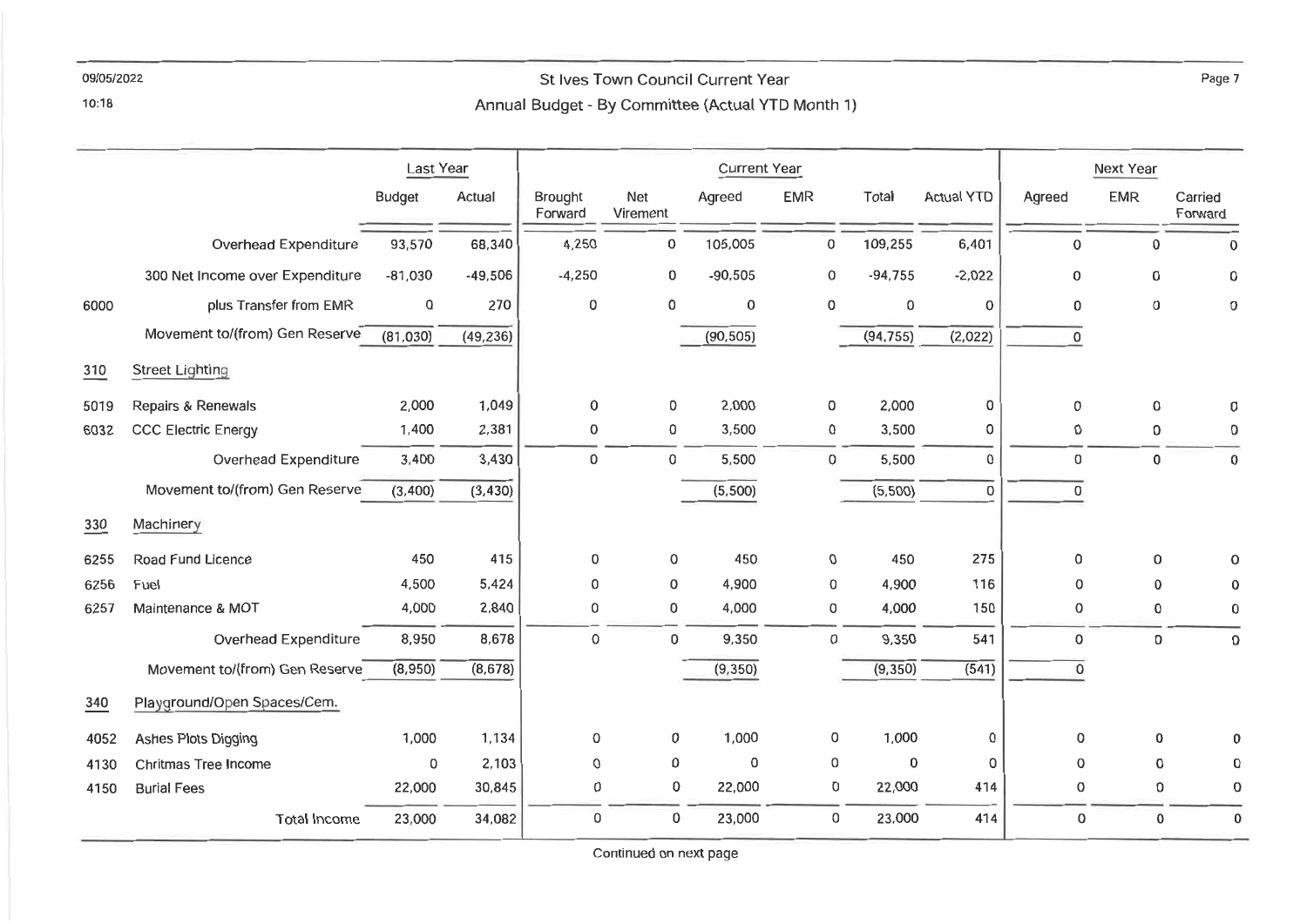#### 10:18

# St Ives Town Council Current Year Annual Budget - By Committee (Actual YTD Month 1)

|      |                                         | Last Year     |           |                     |                     | <b>Current Year</b> |             |        |                   |                | Next Year   |                    |
|------|-----------------------------------------|---------------|-----------|---------------------|---------------------|---------------------|-------------|--------|-------------------|----------------|-------------|--------------------|
|      |                                         | <b>Budget</b> | Actual    | Brought<br>Forward  | Net<br>Virement     | Agreed              | <b>EMR</b>  | Total  | <b>Actual YTD</b> | Agreed         | <b>EMR</b>  | Carried<br>Forward |
| 6391 | Inspections & Repair & Renewal          | 1,000         | 611       | $\mathsf{O}\xspace$ | $\,0\,$             | 1,000               | $\mathsf O$ | 1,000  | 630               | 0              | 0           | $\mathbf 0$        |
| 6488 | <b>Tree Work</b>                        | 11,118        | 11,320    | 0                   | 0                   | 6,050               | $\mathbf 0$ | 6,050  | 0                 | 0              | $\mathbf 0$ | $\Omega$           |
| 6490 | <b>Annual Planting</b>                  | 9,000         | 9,177     | 0                   | $\mathbf 0$         | 9,730               | 0           | 9,730  | $\circ$           | $\mathbf 0$    | $\mathbf 0$ | 0                  |
| 6492 | <b>Christmas Tree &amp; Decorations</b> | 1,000         | 2,902     | 0                   | $\mathbf 0$         | 1,000               | 0           | 1,000  | $\Omega$          | $\mathbf 0$    | $\mathbf 0$ | $\Omega$           |
| 6593 | <b>Cemetery Maintenance</b>             | 2,500         | 1,396     | 0                   | $\mathbf 0$         | 2,500               | 0           | 2,500  | 754               | 0              | $\mathbf 0$ | 0                  |
| 9080 | CIL Expenditure (EMR)                   | 0             | 70,960    | 0                   | $\mbox{O}$          | $\mathbf 0$         | 0           | 0      | 0                 | 0              | $\mathbf 0$ | $\circ$            |
|      | Overhead Expenditure                    | 24,618        | 96,367    | 0                   | 0                   | 20,280              | $\mathbf 0$ | 20,280 | 1,384             | $\mathsf O$    | $\mathbf 0$ | $\mathbf 0$        |
|      | 340 Net Income over Expenditure         | $-1,618$      | $-62,284$ | $\pmb{0}$           | $\mathsf{O}\xspace$ | 2,720               | $\mathbf 0$ | 2,720  | $-970$            | $\circ$        | $\mathbf 0$ | $\mathsf O$        |
| 6000 | plus Transfer from EMR                  | 0             | 70,960    | $\mathsf{O}\xspace$ | 0                   | $\pmb{0}$           | $\mathbf 0$ | 0      | $\mathbf 0$       | $\mathbf 0$    | $\mathbf 0$ | 0                  |
|      | Movement to/(from) Gen Reserve          | (1,618)       | 8,676     |                     |                     | 2,720               |             | 2,720  | (970)             | $\overline{O}$ |             |                    |
| 350  | Allotments                              |               |           |                     |                     |                     |             |        |                   |                |             |                    |
| 4160 | <b>Allotment Rents</b>                  | 5,964         | 7,886     | 0                   | 0                   | 6,900               | 0           | 6,900  | 7,911             | 0              | $\mathbf 0$ | $\mathbf 0$        |
|      | <b>Total Income</b>                     | 5,964         | 7,886     | $\pmb{0}$           | $\overline{0}$      | 6,900               | $\mathbf 0$ | 6,900  | 7,911             | $\overline{0}$ | 0           | 0                  |
| 6636 | <b>Allotment Maintenance</b>            | 1,800         | 857       | 0                   | 0                   | 1,000               | 0           | 1,000  | 20                | $\pmb{0}$      | $\mathbf 0$ | $\Omega$           |
| 6644 | Rent for the Meadow                     | 400           | 200       | 0                   | $\mathbf 0$         | 200                 | 0           | 200    | 0                 | 0              | 0           | $\mathbf 0$        |
|      | Overhead Expenditure                    | 2,200         | 1,057     | $\mathbf 0$         | $\overline{0}$      | 1,200               | $\mathbf 0$ | 1,200  | 20                | $\mathbf{O}$   | $\mathbf 0$ | $\mathbf 0$        |
|      | Movement to/(from) Gen Reserve          | 3,764         | 6,829     |                     |                     | 5,700               |             | 5,700  | 7,891             | $\overline{0}$ |             |                    |
|      |                                         |               |           |                     |                     |                     |             |        |                   |                |             |                    |
|      |                                         |               |           |                     |                     |                     |             |        |                   |                |             |                    |
|      |                                         |               |           |                     |                     |                     |             |        |                   |                |             |                    |
|      |                                         |               |           |                     |                     |                     |             |        |                   |                |             |                    |

Continued on next page

Page 8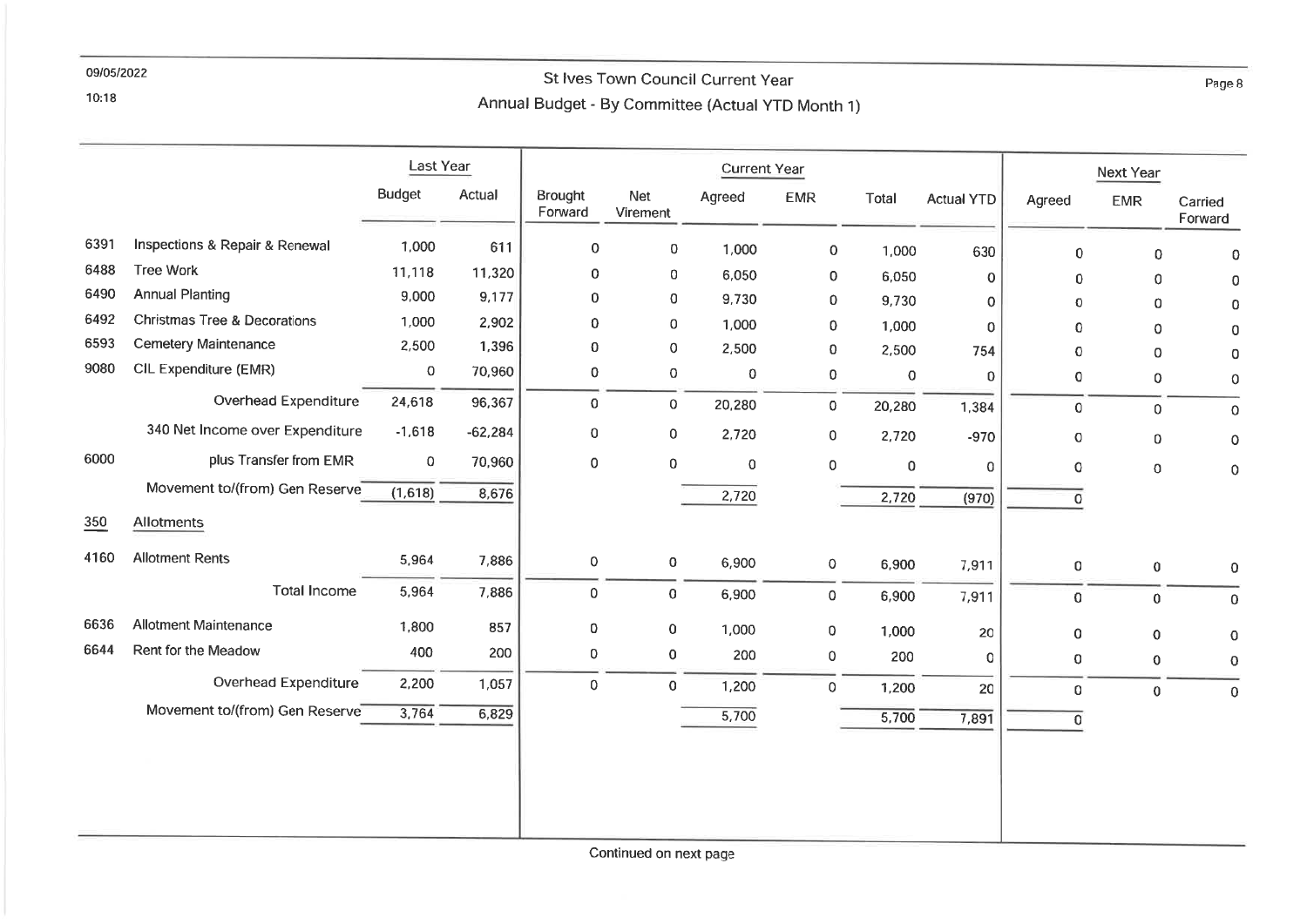$10:18$ 

# St Ives Town Council Current Year Annual Budget - By Committee (Actual YTD Month 1)

|                                | Last Year     |            |                     | <b>Current Year</b> |           |                     |                     |                   | Next Year   |                     |                     |
|--------------------------------|---------------|------------|---------------------|---------------------|-----------|---------------------|---------------------|-------------------|-------------|---------------------|---------------------|
|                                | <b>Budget</b> | Actual     | Brought<br>Forward  | Net<br>Virement     | Agreed    | ${\sf EMR}$         | Total               | <b>Actual YTD</b> | Agreed      | ${\sf EMR}$         | Carried<br>Forward  |
| Amenities - Income             | 41,504        | 60,802     | $\mathsf{O}\xspace$ | $\pmb{0}$           | 44,400    | $\mathsf{O}\xspace$ | 44,400              | 12,704            | $\mathsf O$ | $\pmb{0}$           | $\mathbf 0$         |
| Expenditure                    | 132,738       | 177,871    | 4,250               | $\,0\,$             | 141,335   | $\mathbf 0$         | 145,585             | 8,345             | $\mathbf 0$ | $\pmb{0}$           | $\mathbf 0$         |
| Net Income over Expenditure    | $-91,234$     | $-117,069$ | $-4,250$            | $\overline{0}$      | $-96,935$ | $\overline{0}$      | $-101,185$          | 4,358             | $\mathbf 0$ | $\mathbf 0$         | $\circ$             |
| plus Transfer from EMR         | $\mathbf 0$   | 71,230     | $\pmb{0}$           | $\mathsf{O}\xspace$ | $\pmb{0}$ | $\pmb{0}$           | $\mathsf{O}\xspace$ | $\mathsf D$       | $\pmb{0}$   | $\mathsf{O}\xspace$ | $\mathsf{O}\xspace$ |
| Movement to/(from) Gen Reserve | (91, 234)     | (45, 839)  |                     |                     | (96, 935) |                     | (101.185)           | 4,358             | $\mathsf O$ |                     |                     |
|                                |               |            |                     |                     |           |                     |                     |                   |             |                     |                     |
|                                |               |            |                     |                     |           |                     |                     |                   |             |                     |                     |
|                                |               |            |                     |                     |           |                     |                     |                   |             |                     |                     |
|                                |               |            |                     |                     |           |                     |                     |                   |             |                     |                     |
|                                |               |            |                     |                     |           |                     |                     |                   |             |                     |                     |
|                                |               |            |                     |                     |           |                     |                     |                   |             |                     |                     |
|                                |               |            |                     |                     |           |                     |                     |                   |             |                     |                     |
|                                |               |            |                     |                     |           |                     |                     |                   |             |                     |                     |
|                                |               |            |                     |                     |           |                     |                     |                   |             |                     |                     |
|                                |               |            |                     |                     |           |                     |                     |                   |             |                     |                     |
|                                |               |            |                     |                     |           |                     |                     |                   |             |                     |                     |
|                                |               |            |                     |                     |           |                     |                     |                   |             |                     |                     |
|                                |               |            |                     |                     |           |                     |                     |                   |             |                     |                     |
|                                |               |            |                     |                     |           |                     |                     |                   |             |                     |                     |

Page 9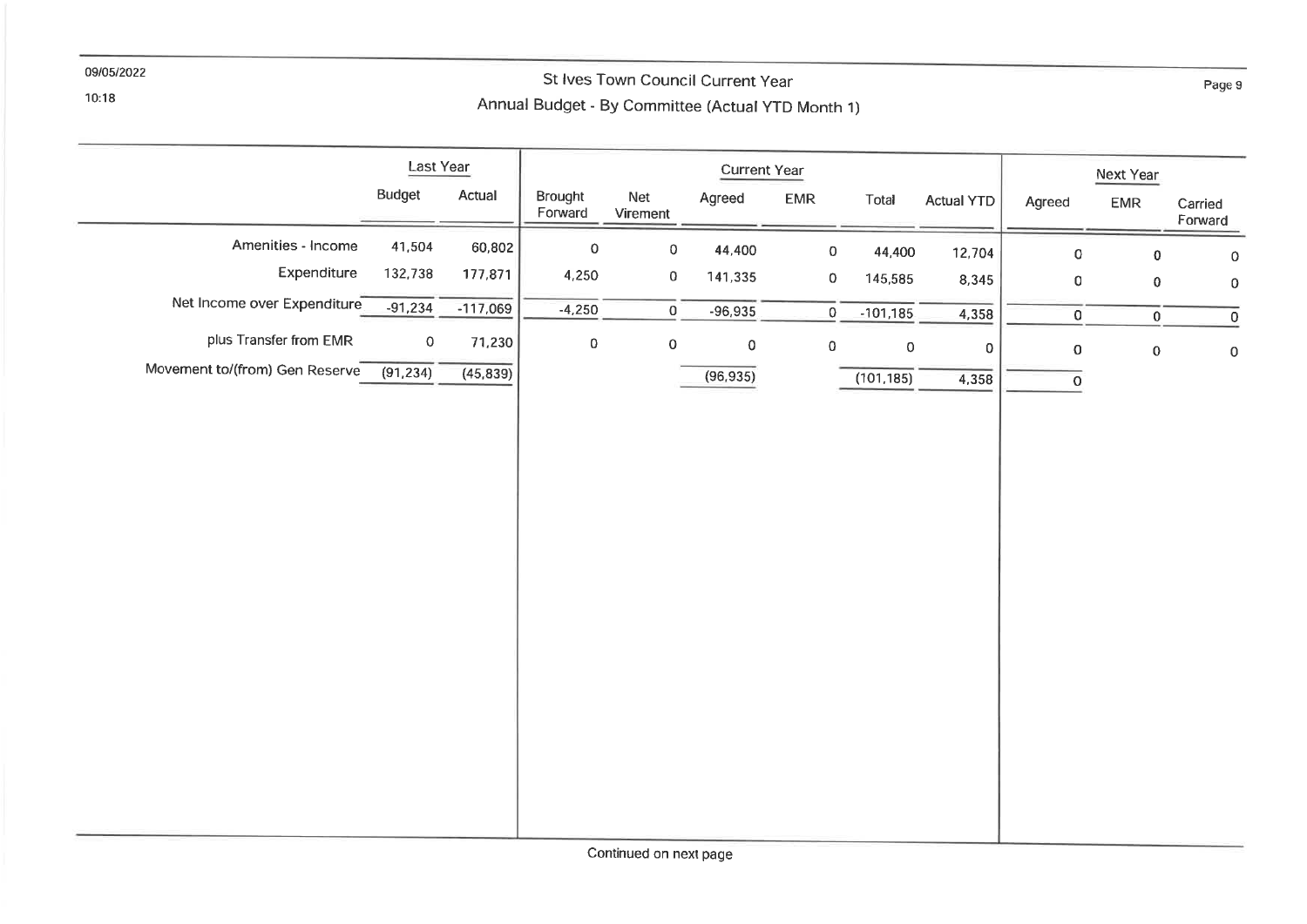| Agenda                                                                                                                                                                                                                    | <b>Action Point</b><br>number | <b>Action point narrative</b>                                                                                                                                                                                                                                                                                                       | Timescale      | <b>Resolved-Present</b>                                                                             | <b>Current state</b>                                                                                                                                                                                                                                                                                                                                                                                                                                                                                                                                                                                                                                                                                                                                                                                 |
|---------------------------------------------------------------------------------------------------------------------------------------------------------------------------------------------------------------------------|-------------------------------|-------------------------------------------------------------------------------------------------------------------------------------------------------------------------------------------------------------------------------------------------------------------------------------------------------------------------------------|----------------|-----------------------------------------------------------------------------------------------------|------------------------------------------------------------------------------------------------------------------------------------------------------------------------------------------------------------------------------------------------------------------------------------------------------------------------------------------------------------------------------------------------------------------------------------------------------------------------------------------------------------------------------------------------------------------------------------------------------------------------------------------------------------------------------------------------------------------------------------------------------------------------------------------------------|
| Climate Change Agenda: To exceed 2<br>the Government target of<br>becoming carbon neutral by 2050<br>and work towards meeting the<br>recommendation of the Committee<br>on Climate Change to be carbon<br>neutral by 2030 |                               | ntroduce natural planting within the Town<br>Council areas of responsibility where feasible                                                                                                                                                                                                                                         | Amenities 2020 |                                                                                                     | 20/1/20 Discussed at meeting with In Bloom representatives. Identified Ramsey<br>Rd Cemetery and Knights Way as possible locations.<br>Spring 2020 Ramsey Rd cemetery and an area of Knights Way under Town<br>Council responsibility naturally planted.<br>27/11/20 Applied to the Woodland Trust under their Community Planting<br>Scheme for 420 mixed hedge saplings to be planted at Hill Rise Cemetery.<br>2/12/20 Advised by the Woodland Trust that our application has been<br>successful. Saplings to be delivered in March 2021.<br>10/2/21 Advised by Woodland Trust sapling delivery delayed until 19-30 April.<br>04/21 Saplings received and planted                                                                                                                                  |
|                                                                                                                                                                                                                           |                               | Adopt a policy to replace all trees felled on<br>Town Council land within a 12-month period                                                                                                                                                                                                                                         | Amenities 2020 | Tree Charter: Recommended that<br>pick up at a strategic level.                                     | 22/1/20 Amenities Committee. Consideration given to becoming a Tree Charter<br>the neighbourhood planning group Branch. Recommended that the Neighbourhood Planning Steering Group<br>(NPSG) pick up at a strategic level.<br>3/2/20 Tree Charter noted and received at the NPSG meeting.                                                                                                                                                                                                                                                                                                                                                                                                                                                                                                            |
|                                                                                                                                                                                                                           |                               | Investigate the feasibility of introducing a policy Amenities 2021<br>that includes the planting of at least one tree<br>annually on land within St Ives. To include<br>working with other organisations and<br>authorities to establish if the TC can plant trees<br>on land not within the responsibility of the<br>Town Council. |                | Tree Charter: Recommended that<br>the neighbourhood planning group<br>pick up at a strategic level. | 22/1/20 Amenities Committee. Consideration given to becoming a Tree Charter<br>Branch and adopt the ten principles of the Charter. Recommended that the<br>Neighbourhood Planning Steering Group (NPSG) pick up at a strategic level.<br>22/1/20 Meeting between SITC and HDC to discuss joint working options around<br>tree planting.<br>3/2/20 Tree Charter was noted and received at the NPSG meeting. A policy on<br>protecting trees could potentially be included in the Neighbourhood Plan to<br>support the Charter. The policy could be used to protect trees in St Ives or alllow<br>the NPSG to allocate areas for new trees to be planted.<br>1/9/20 Donated tibetan cherry ordered for Warner's Park, to be planted in Oct<br>2020<br>17/11/20 Tibetan Cherry planted in Warners Park. |
|                                                                                                                                                                                                                           |                               | Set aside areas of Town Council land for the<br>planting of wild and natural flowers that<br>support wildlife.                                                                                                                                                                                                                      | Amenities 2020 |                                                                                                     | 22/1/20 Noted by the Amenities Committee that the ten principles of the Tree<br>Charter includes sustaining landscapes rich in wildlife - 'let nature do what it<br>does best'.<br>1/3/20 Area of Knights Way set aside for natural planting                                                                                                                                                                                                                                                                                                                                                                                                                                                                                                                                                         |
|                                                                                                                                                                                                                           |                               | Encourage other organisations and authorities<br>to set aside land for the planting of wild and<br>natural flowers that support wildlife.                                                                                                                                                                                           | Amenities 2021 |                                                                                                     | 20/1/20 Discussed at meeting with In Bloom representatives. HDC to take back<br>grass cutting and plant strip of natural and wildlife planting between the houses<br>and factories at Marley Road up to St Audrey's Lane.<br>22/1/20 Meeting between SITC and HDC to discuss joint working options.                                                                                                                                                                                                                                                                                                                                                                                                                                                                                                  |
|                                                                                                                                                                                                                           | 13                            | Investigate the impact of reducing the use of<br>weed killing sprays by 2023                                                                                                                                                                                                                                                        | Amenities 2022 |                                                                                                     | To be considered in 2022.<br>11/20 Raised as an issue in EcoAudit.                                                                                                                                                                                                                                                                                                                                                                                                                                                                                                                                                                                                                                                                                                                                   |
|                                                                                                                                                                                                                           | 14                            | Investigate the feasibility of reducing emissions<br>on GM equipment                                                                                                                                                                                                                                                                | Amenities 2021 |                                                                                                     | 25/3/20 Amenities to ratify the purchase of a new mowing machine. 23/9/20<br>Ratified.<br>Investigate feasibility of change to battery. To be done when current small<br>equipment becomes beyond economic repair.<br>23/09/20 Amenities ratified mowing machine purchase<br>11/20 Raised as an issue in EcoAudit.                                                                                                                                                                                                                                                                                                                                                                                                                                                                                   |